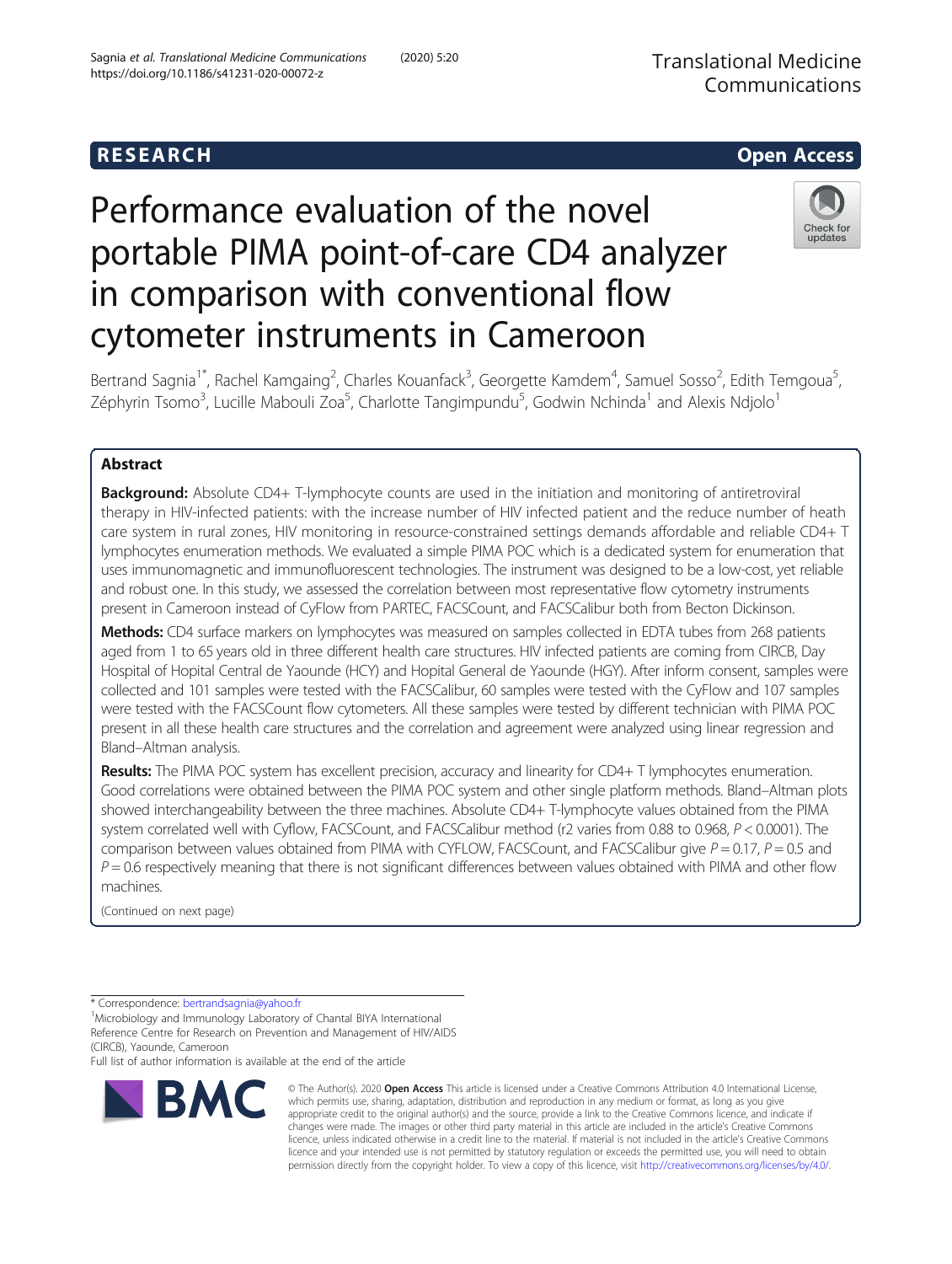#### (Continued from previous page)

Conclusion: This POC PIMA system is a simple and reliable system for enumeration of absolute CD4+ T-lymphocytes. Having one PIMA system easy to use, should reduce the cost and thus increase access to CD4 testing for HIV infected patients in resource-constrained countries. POC CD4 may also alleviate testing burdens at traditional central CD4 laboratories, hence improving test access in both rural and urban environments. This will reduce also the loss of follow up.

Keywords: HIV, CD4 T-Lymphocyte, PIMA, Flow cytometry, Cameroon

#### Background

An estimated 540,000 adults and children in 2018 are living with HIV in Cameroon according to the UNAIDS in 2018 with an estimated 23.000 newly infected; 52% of children and adults are under antiretroviral treatment (ART). An ambitious target of the UNAIDS to end the help end the HIV AIDS epidemic was also adopted in Cameroon, as a country with resources limited setting, the slogan of 90–90-90 was not reach because only 74% of people all ages know their HIV status, 71% are on treatment. Only 55% of these patients have got access to biological follow up include the CD4 T cells testing exam [\[1](#page-6-0), [2\]](#page-6-0). These CD4 T cells are cells of our immune system targeted by HIV AIDS. These cells are depleted during the chronic HIV infection if the patient is not under adequate ART. The number of these cells, is a mainstay of monitoring the HIV disease progression and ART. Their monitoring is an integral part of the management of both newly diagnosed and chronically infected HIV patients [\[3,](#page-6-0) [4](#page-6-0)]. Absolute CD4+ T-lymphocyte counts are used in the initiation and monitoring of ART in HIV-infected patients: with the increase number of HIV infected patient and the reduce number of heath care system in rural zones, HIV monitoring in resourceconstrained settings demands affordable and reliable CD4+ T lymphocytes enumeration methods. CD4 + Lymphocyte counts are routinely ordered during the early phases of ART and for prophylaxis of opportunistic infections in HIV-positive patients [\[5,](#page-6-0) [6](#page-6-0)]. As new POC CD4 technologies become available, their performance should be assessed before his deployment in Cameroon and in Africa where the prevalence of HIV is high and there is a reduce number of conventional flow cytometry CD4 machines [[7\]](#page-6-0). In a resource limited setting, CD4 count facility is not available in peripheral areas and often the patients need to travel long distances or the samples need to be transported to the centre where the facility for CD4 count estimation is available [\[8](#page-6-0)]. The HIV management needs the medical doctor or the nurse with the respect of guide lines, the compliance of the patient who is taken drugs, the medical analysis lab with several diagnostic technologies for CD4 T cells, viral load, biochemistry analysis and the drug resistance testing. In this study we assessed the feasibility of use of PIMA POC CD4 analyzer in the field setting in

Cameroon in comparison with CyFlow from PARTEC, FACSCount, and FACSCalibur both from Becton Dickinson. This PIMA POC is a dedicated system for enumeration that uses immunomagnetic and immunofluorescent technologies with the closed disposable cartridge containing the reagents required for the CD4+ T cell count estimation. The instrument was designed to be a low-cost, yet reliable and robust one. In different countries such as Kenya, Zimbabwe, South Africa and Uganda where the evaluation was done, it's shown that the PIMA analyzer could give CD4 counts comparable to those obtained with the standard flow cytometers such as FACSCount and FACSCalibur [[9](#page-6-0)–[14](#page-6-0)]. In respectful of the quality assurance procedures, the introduction of a new plate form needs an evaluation in terms of performance comparison and correlation with other plate forms present in the country. This will significantly improve patient management instead of care, treatment and clinical decision making [\[15\]](#page-6-0). The PIMA POC technology was for resources limited setting, to improve the quality of patient care, to increase the level of access to the diagnosis lab, the antiretroviral treatment in laboratory infrastructure, to facilitate HIV prevention through early detection and treatment, to decentralize the access [\[16\]](#page-6-0).

There are a number of potential advantages to using the POC in such settings: (i) CD4 results are rapidly available enabling the early identification and management of patients with low CD4 counts, (ii) use of POC may aid the assessment of newly diagnosed patients and avoid the need for a repeat clinic visit and (iii) it is independent of laboratory logistics offering the ability to undertake testing in a variety of settings. Potential disadvantages include: (i) the need for a skilled healthcare worker to carry out the test, (ii) there are implications for service provision including training, quality assurance and the patient pathway in clinic and (iii) the PIMA POC does not currently provide a CD4 percentage [\[17](#page-6-0)].

### Material and methods

#### Ethical review

The Cameroon National Ethics Committee approved the protocol prior to implementation with the number 2011/12/454/L/CNERH/SP. Blood samples were collected in the context of routine CD4 count testing for patients at CIRCB and other health facilities. Written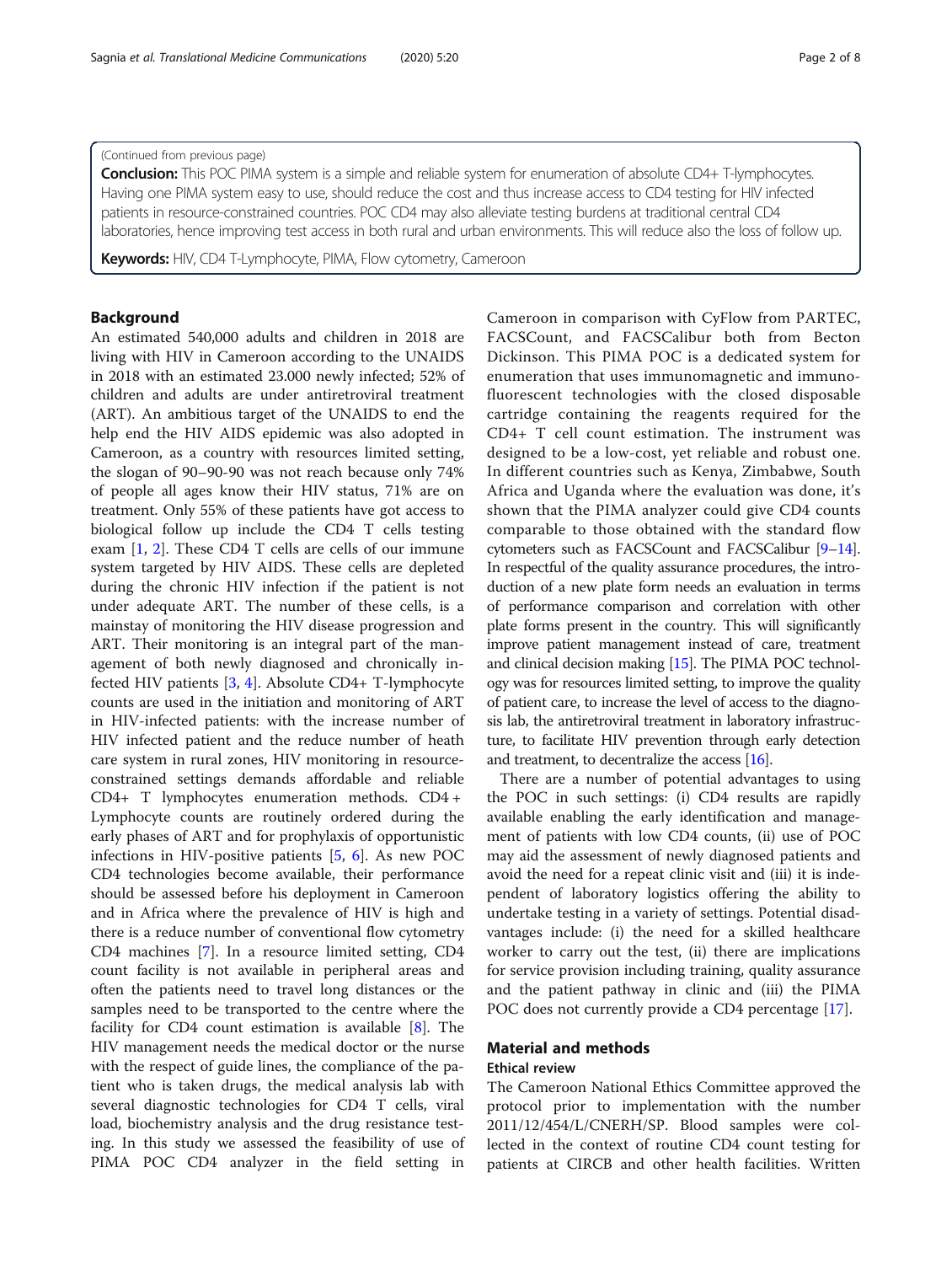informed consent is not required for receipt of routine services including CD4 testing performed at MOH facilities. Residual blood from routine testing was used for the analysis. No personally identifiable information was made available to the researchers. The institutional review boards waived the need for written informed consent.

#### Study setting

This study was done in three health facilities offering CD4+ T cell enumeration: Chantal BIYA International Reference Centre with PIMA and FACSCalibur flow cytometer, Central Hospital of Yaounde with PIMA and CyFlow, and General Hospital of Yaounde with PIMA and FACSCount flow cytometer. The sites used different testing platforms (BD FACSCount™, PARTEC Cyflow™, and BD FACSCalibur™) for routine CD4+ T enumeration.

#### Study participants

A total of 260 were recruited from the three study sites. Data on gender and age were available for all the patients. 56% were female while 44% were male. The median age was 36 years (range 1–65 years old) with an approximately normal distribution; 68 patients were aged 18 years or less. At least 37.7% of the patients were on antiretroviral therapy. Qualified and trained laboratory technicians conducted all tests.

#### Study design

In this methods comparison study, venous blood specimens were collected consecutively from all eligible patients presenting at the health infrastructures included in the study who agreed to participate in the study through informed consent. Demographic data, CD4+ T cell count, and date of clinic visit were all recorded in a structured questionnaire and entered into a constructed database. This study was reviewed and approved by the National Ethical Review Committee. Patients were only provided with CD4+ T cell results obtained from the conventional CD4 testing platforms for further clinical management.

#### Laboratory procedures

CD4 testing using each of the available devices was done according to manufacturers' instructions. Whole blood collected in EDTA tubes was used for the BD FACS Count™, the BD FACSCalibur™, the PARTEC Cyflow™, and the Alere PIMA device. The Alere PIMA was present in all the three sites. Both internal quality assurance (IQA) were implemented for the platforms according to manufacturers' instructions and existing individual laboratory protocols. During the study, we received samples for external quality control from QASI in Canada. Facility flow cytometers in the sites are enrolled in one External

Quality Assurance Schemes. The CIRCB, was enrolled in the UKNEQAS EQA program. Control cartridges (both high and low) were run on the PIMA devices every morning before tests. PIMA devices reporting errors were not used for this work.

#### PIMA procedure

Twenty-five microliters of the blood sample was dispensed into a disposable anticoagulant-coated cartridge preloaded with antihuman CD3 and CD4 monoclonal antibodies conjugated with fluorescent labels (excitation at 520 nm, emission at 671 nm and 575 nm, respectively). The cartridge was capped and inserted immediately into the analyzer and the test performed. During the 20-min analysis process, the blood sample was mixed with the freeze-dried fluorescently conjugated monoclonal antibodies present within the cartridge. A series of images of the fluorescent labeled cells in the fixed volume detection chamber were collected and the data analyzed for the absolute number of CD3 + CD4+ Tlymphocytes [\[13,](#page-6-0) [14,](#page-6-0) [17](#page-6-0)–[19\]](#page-6-0).

#### FACSCalibur procedure

Fifty microliters of whole blood was dispensed in a Tru-Count tube containing 20 μl of BD Multitest fluorescent conjugated monoclonal antibodies, and vortexed for 5 s. The Multitest consists of CD3-FITC/CD8-PE/CD45- PerCP/CD4 APC reagent. The mixture was incubated for 15 min at room temperature in the dark before adding  $450 \mu$ l of FACS<sup>™</sup> lysing solution and incubating for an additional 15 min in the dark prior to acquisition on the FACSCalibur. Data were analyzed using the Multi-SET™ software with automated gating and analysis. In this analysis, CD3 T lymphocytes, CD3CD4 T cells and CD3CD8 T cells in absolute and relative values were determined, and the ratio CD4/CD8. Only the CD3CD4 T cells were used for comparison with PIMA [\[20](#page-6-0)].

#### FACSCount procedure

Fifty microliter of uncoagulated whole blood was added to the CD4/CD3 reagent tube (containing monoclonal antibodies and known number of microbeads) using an electronic pipette (BDB). The tube was vortexed for 5 s and incubated in the dark at room temperature for 60 min. Then, 50  $\mu$ l of a fixative solution (5% of formaldehyde in PBS) provided with the reagent kit was added to the tube. The tube was vortexed, and the non lysed stained sample was analyzed in FACSCount FCM using an automated FACSCount software. After acquisition of 30,000 events for each sample, the gate was set up automatically around CD3+/CD4+ T lymphocytes [\[21](#page-6-0)].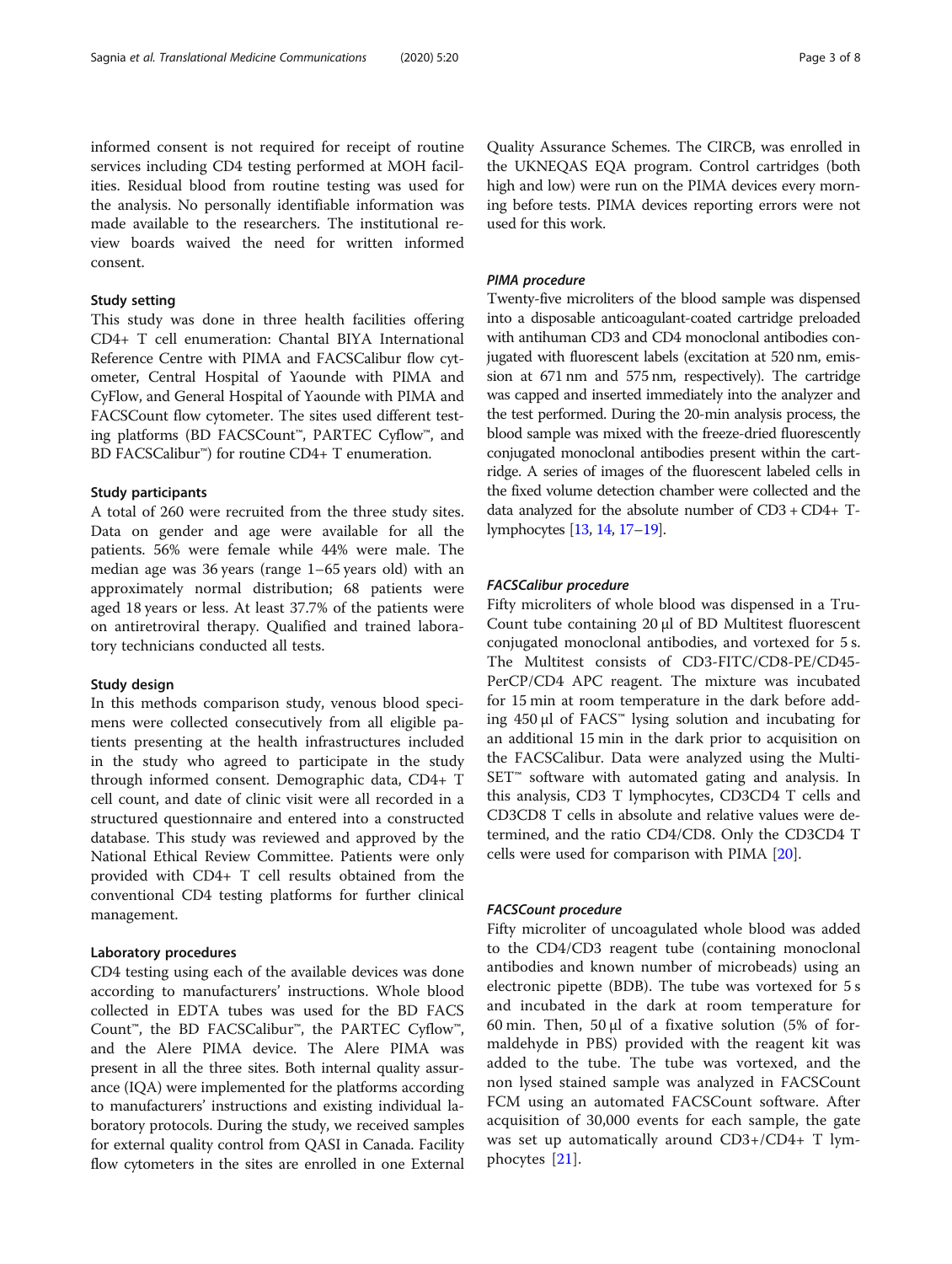#### CyFlow method

Twenty microliters of whole blood were added into a sample tube (on top of the lyophilized antibody spot at the bottom of the tube) gently mixed and incubated for 15 min (mix again after 5 min) in the dark at room temperature. Then, Buffer 1 was poured and mixed, and the Buffer 2 was added directly prior to the measurement on the CyFlow miniPOC. Stained blood was completely aspirated with a new syringe until the plunger reaches the position 1 ml (avoid having air bubble in the extremity of the syringe). The syringe was attached to the device, analysis started and the results (CD4 count and CD4%) were available in less than 2 min [\[19,](#page-6-0) [22\]](#page-7-0).

#### Data analysis

The results of the evaluation were analyzed using standard statistical methods. The absolute CD4+ T Cell counts derived from Alere PIMA device were compared with those derived from existing technologies by calculating the coefficient of determination (r2) and conducting regression analysis using XLSTAT. To determine interchangeability between the device and existing platforms, Bland-Altman analysis was used. For the former analysis, the bias was defined as the mean difference between two methods. Confidence intervals for bias and for limits of agreement were calculated using formulae previously described by Bland and Altman. The x axis on each Bland-Altman plot was the average value of the two methods while the y axis was the difference between the two methods.

#### Results

A total of 260 patients were enrolled in the study, of which 68.4% were women. The median age of the study population was 34 years (range 1–65). The comparison of CD4 count from 101 samples was done between FACSCalibur and PIMA, 60 samples between CyFlow and PIMA and finally on 107 samples between FACS Count and PIMA. Table 1 shows the characteristics of summary of different CD4 enumeration techniques and the place of manipulation. Table [2](#page-4-0) shows the comparison between the CD4 results by instrument compared with PIMA. The coef of Pearson correlation of all those CD4 counts are 0.972, 0.947, and 0.948 for FACSCalibur and PIMA, FACSCount and PIMA and CyFlow with PIMA. In this study, the FACScalibur is the reference instrument respectively. We could observe that the number of CD4 machine has to be increased to facilitate the management of all those patients on treatment, those to initiate the treatment. The Fig. [1](#page-5-0) shows the linear regression analysis and Bland-Altman analysis using whole blood. In this study, we have repeated ten samples and the correlation was very high (personnel data).

#### **Discussion**

The abstract of this study was presented as oral presentation at ICASA 2011 at Addis Ababa in Ethiopia. The results from the comparisons between PIMA and FACS Calibur as a reference flow machine, the FACSCount and the Cyflow indicate that PIMA gives similar results as found in other studies [\[14](#page-6-0), [19](#page-6-0)]. Comparing the different threshold, PIMA tended to underestimate the CD4 counts at higher CD4 counts (> 350 cells/mL). The underestimation of the absolute CD4 counts was relatively smaller at lower CD4 ranges and disappeared for CD4 cell counts of, < 200 CD4+ T cells per microliter. This means that when PIMA is used as a screening tool

Table 1 Summary of characteristics of various CD4+ T cells enumeration techniques

| Parameter                     | Dedicated technology based assay |                               |                                  |                              |  |  |  |
|-------------------------------|----------------------------------|-------------------------------|----------------------------------|------------------------------|--|--|--|
|                               | <b>FACSCalibur</b>               | <b>FACSCount</b>              | CyFlow                           | <b>PIMA</b>                  |  |  |  |
| Manufacturer                  | Becton Dickinson (CA, USA)       | Becton Dickinson (CA, USA)    | Partec GmbH<br>(Munster,Germany) | Alere Medical Pvt. Ltd., USA |  |  |  |
| Platform                      | <b>TruCount</b>                  | Dedicated CD4/CD4%<br>counter | Dedicated CD4 Count              | Dedicated CD4 Count          |  |  |  |
| Principle                     | Flow cytometry                   | Flow cytometry                | Flow cytometry                   | Flow cytometry               |  |  |  |
| Monoclonal antibodies used    | Multitest CD3/CD8/CD45/CD4       | Anti-CD4 &anti CD3            | Anti-CD3, anti-CD4               | Anti-CD3, anti-CD4           |  |  |  |
| Cost per test (US\$)          | 30                               | 25                            | 12                               | 10                           |  |  |  |
| Cost of the instrument (US\$) | 75,000                           | 30,000                        | 22,000                           | 12,000                       |  |  |  |
| Specimen type                 | whole blood                      | whole blood                   | whole blood                      | whole blood                  |  |  |  |
| specimen volume (µL)          | 50                               | 50                            | 50                               | 25                           |  |  |  |
| Technique                     | Lyse no wash                     | No lyse No wash               | No lyse No wash                  | No lyse No wash              |  |  |  |
| Gating strategy               | CD45/SSC                         | CD3/SSC                       | partec gating                    | CD <sub>3</sub>              |  |  |  |
| Structure                     | $CIRCB$ (a)                      | GHY(b)                        | Day Hospital CHYO                | CIRCB, GHY, CHY              |  |  |  |

(a) "Chantal BIYA International Reference Centre for Research on Prevention and Management of HIV/AIDS (CIRCB)

(b) General Hospital of Yaounde

© Day Hospital Central Hospital of Yaounde (CHY)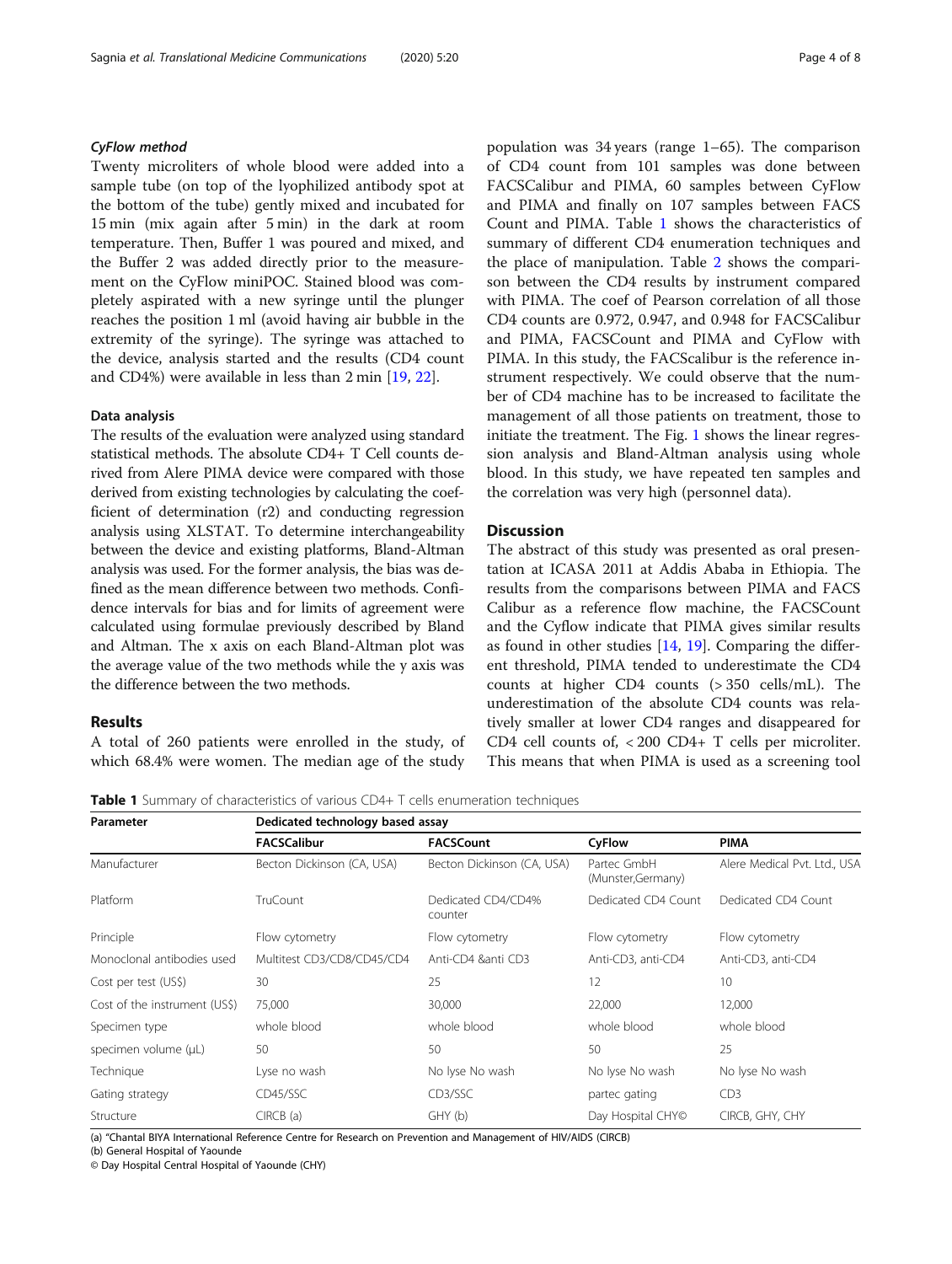<span id="page-4-0"></span>

|                                                                                                             |        |                | Table 2 Median of absolute CD4+ T lymphocyte count in all blood samples and the absolute CD4+T – Lymphocyte count range of |
|-------------------------------------------------------------------------------------------------------------|--------|----------------|----------------------------------------------------------------------------------------------------------------------------|
| $0$ -350 and greater than 350 $cell/\mu$ L determine by the PIMA and other predicate flow cytometry systems |        |                |                                                                                                                            |
| Absolute CD4+T Lymphocyte counts                                                                            | Number | Median (range) | Pearson correlation                                                                                                        |

| A | ADSOIUTE CD4+1 Lymphocyte counts  | <b>Number</b> | wedian (range) |               | Pearson correlation |
|---|-----------------------------------|---------------|----------------|---------------|---------------------|
|   |                                   |               | PIMA System    | FACSCalibur   |                     |
|   | All                               | 101           | 405(12-2058)   | 398(3-2276)   | 0,972               |
|   | $0 - 350$                         | 39            | 189(12-419)    | $206(3-334)$  |                     |
|   | >350                              | 62            | 505(405-2058)  | 543(354-2276) |                     |
| B | Absolute CD4+ T lymphocyte counts | Number        | Median (range) |               | Pearson correlation |
|   |                                   |               | PIMA System    | FACSCount     |                     |
|   | All                               | 107           | 421 (17-1128)  | 362(4-899)    | 0,949               |
|   | $0 - 350$                         | 50            | 223(17-606)    | 190(4-344)    |                     |
|   | >350                              | 57            | 540(363-1128)  | 501(354-899)  |                     |
| C | Absolute CD4+ T lymphocyte counts | Number        | Median (range) |               | Pearson correlation |
|   |                                   |               | PIMA System    | CyFlow        |                     |
|   | All                               | 60            | 379(12-1167)   | 369(6-1016)   | 0,945               |
|   | $0 - 350$                         | 26            | 226(12-347)    | 223(6-373)    |                     |
|   | >350                              | 34            | 488(351-1167)  | 443(263-1016) |                     |
|   |                                   |               |                |               |                     |

to identify patients eligible for ART with cut-offs of 200 or 350 CD4+ T cells per microliter, results are sufficiently accurate to avoid significant misclassification of patients. The instrument showed a remarkably good agreement with the three instruments for values < 200 CD4+ T cells/μL, for venous blood. This is important for reliable screening of patients at the point-of-care in resource-limited countries as the 200 CD4 cell cut-off is still frequently used in these setting to initiate treatment. Taking into account the new 2010 WHO guidelines recommending a cut-off of 350 instead of 200 CD4+ T  $cells/\mu L$  to initiate treatment, the "clinical" agreement between both instruments was still acceptable. Indeed, PIMA's sensitivity for identifying patients eligible for treatment was still 98% for venous samples, despite lower specificities of 79%. This would be acceptable from the patient's perspective, as several patients would receive treatment slightly earlier than scheduled (at 250– 300 CD4+ T cells per microliter instead of at, 200). From the treatment program's perspective, however, this would increase the total cost of treatment as more people would be treated than strictly required. At high CD4+ T-cell counts, which are more relevant for monitoring immune reconstitution during treatment, measurement precision using venous blood was consistently good. The strengths of this instrument are its small size, its affordability, its ease of use at the point-of-care, and the small blood volume required per analysis. It is considerable less expensive than flow cytometry-based instruments. The fact that the cartridges contain all required reagents, ready-to-use, without the need for delicate pipetting (finger-prick blood) is an asset as less training of staff is required. Blood sampling by finger

prick or heel prick would offer several other advantages, for pediatric cases in particular, because it is less invasive and requires a very small blood sample per test. Unfortunately, the instrument does not measure CD4 percentages yet which is preferred over absolute counts in pediatric HIV cases. Therefore, once blood has been inserted in the cartridges, it must be processed immediately by the instrument. The choice of an instrument like the PIMA would be primarily determined by the type of setting and by the available resources. The entire process from incubation to reading and printing of results takes place inside the PIMA analyzer, and monopolizes the instrument. Therefore, the sample throughput is relatively low, with for instance 1 sample every 20 min or even longer, including preparation time. This restriction could be lifted by installing 2 or more instruments per site and running multiple analyses in parallel. Another restriction is that once cassettes are loaded with blood, they should be analyzed immediately by the instrument. This means that patients can only give fingerprick blood when an instrument is available. The use of anticoagulated venous blood overcomes this restriction, but the instrument is intended to be used with capillary blood. Instruments like the PIMA would be of interest to health care workers who are looking for a very simple and affordable instrument to test a limited number of samples per day at the point-of-care. Patients can wait until the results are ready to discuss treatment, if required. Furthermore and not unimportant, patients do not need to return to the clinic just to be informed about the results of the test, decreasing the risk of being lost to follow-up [\[23\]](#page-7-0). Finally, this instrument has demonstrated a good performance under field conditions.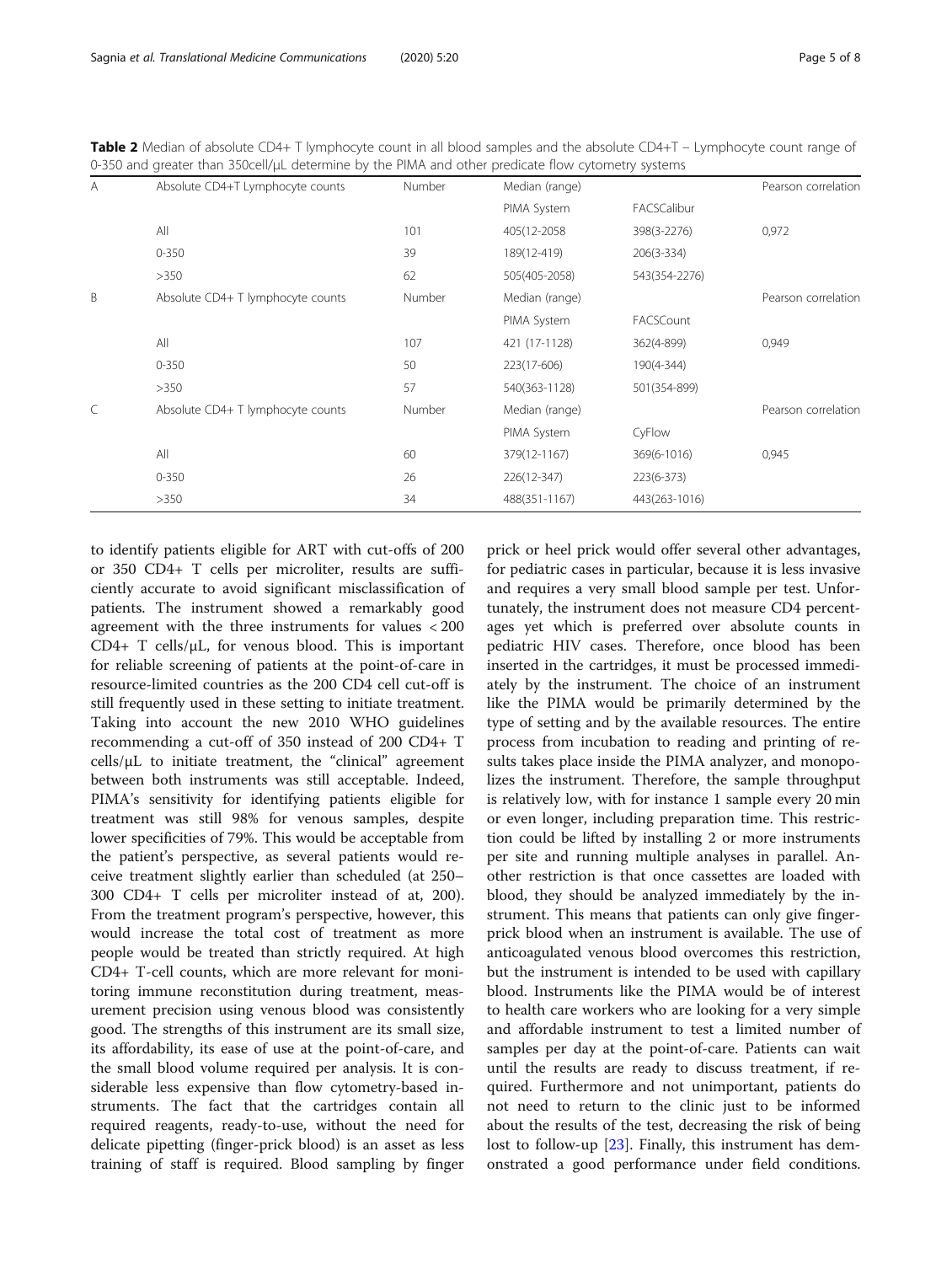<span id="page-5-0"></span>

This could be to the benefit of patients in resourcelimited settings as it can help clinicians screen patients for treatment eligibility at the point of-care. CD4 test is done in Cameroon at the beginning of the ART, 6 weeks after partum, 6 months after postpartum and after 24 months [\[24](#page-7-0)]. In the scale up of viral load as a follow up marker of the HIV infection, the CD4 count continue to be important to evaluate the immune system of the patient. Viral load and CD4 are important in the interpretation of the resistance test to associate the virology or and the immunologic failure of the ART.

Delays in CD4 count testing and return of results are a barrier in the cascade from learning HIV positive results to initiating ART. In a study from a South African clinic,

75% of newly identified HIV positive persons who had CD4 testing did not return in 12 weeks for results or ART referral. Point-of-care (POC) CD4 tests, with immediately available results, would increase engagement in care but require evaluation.

#### Conclusion

The high performance of the PIMA point-of-care test methodology suggest its utility as an alternative method for rapid measurement of  $CD4^+$  T lymphocyte in patients in remote areas in developing countries, enabling prompt therapeutic intervention for patients at risk of progression to AIDS. Compared against the gold standard of flow cytometry for CD4 testing the PIMA POC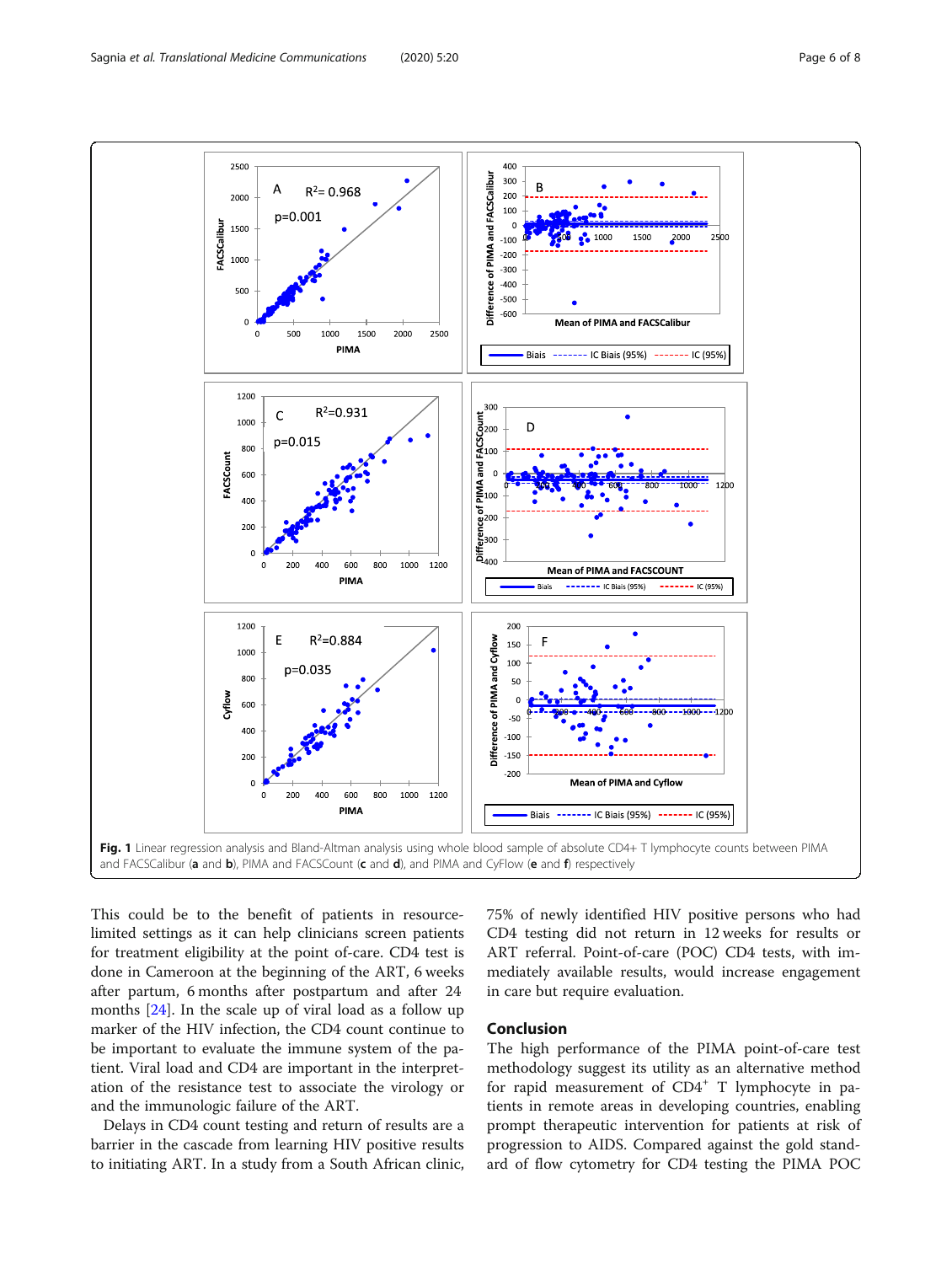<span id="page-6-0"></span>CD4 test, when done in a field setting, provides a highly comparable result and can be used to guide ART initiation. It's well know that delays in CD4 count testing and return of results are a barrier in the cascade from learning HIV results to initiate ART. Field performance of POC CD4 testing should be evaluated as a way to increase linkages to HIV care, particularly in resourceconstrained settings.

#### Abbreviations

ART: Anti-Retroviral Therapy; AIDS: Acquired immunodeficiency syndrome; CIRCB: Chantal BIYA International Reference Centre for Research on Prevention and Management of HIV/AIDS (CIRCB).; EQA: External Quality Assurance; HCY: Hopital Central de Yaounde; HGY: Hopital General de Yaounde; HIV: Human Immunodeficiency Virus; IQA: Internal Quality Assessment; POC: Point Of Care; QASI: Quality Assessment and Standardization of Indicators relevant to HIV/AIDS; UKNEQAS: United Kingdom of National Quality Assessment Site

#### Acknowledgements

We would like to thank patients in all health care structures to have accepted to participate to the study. We wish to acknowledge Irenée DOMKAM for statistical advice.

#### Authors' contributions

SB conceived and designed the study with KR, KC and KG. TE and SM, drafted the manuscript and analysed the data with TC and ML. SB, KC, and TZ formatted the figure, tables and the article. NG and NA reviewed the data. All authors read and approved the final manuscript.

#### Funding

No funds were available to sustain this study.

#### Availability of data and materials

The data supporting the conclusions of this article are included within the article.

#### Ethics approval and consent to participate

This study was approved by the National Ethics Committee. Informed consent was obtained from all participants included in the study.

#### Consent for publication

The manuscript is approved by all authors for publication. This article does not contain any individual person's data in any form.

#### Competing interests

The authors declare that they have no competing interests.

#### Author details

<sup>1</sup>Microbiology and Immunology Laboratory of Chantal BIYA International Reference Centre for Research on Prevention and Management of HIV/AIDS (CIRCB), Yaounde, Cameroon. <sup>2</sup>Medical Analysis Laboratory of Chantal BIYA International Reference Centre for Research on Prevention and Management of HIV/AIDS (CIRCB), Yaounde, Cameroon. <sup>3</sup>Day Hospital of Hôpital Central de Yaoundé (HCY), Yaounde, Cameroon. <sup>4</sup>Medical Analysis Laboratory of Hopital Général de Yaoundé (HGY), Yaounde, Cameroon. <sup>5</sup>Unités Techniques Médicales of Chantal BIYA International Reference Centre for Research on Prevention and Management of HIV/AIDS (CIRCB), Yaounde, Cameroon.

#### Received: 10 September 2020 Accepted: 15 October 2020 Published online: 04 November 2020

#### References

- 1. UPDATE UGA. COMMUNITIES AT THE CENTRE: DEFENDING RIGHTS BREAKING BARRIERS REACHING PEOPLE WITH HIV SERVICES; 2019.
- 2. CNLS: Bulletin de Surveillance Epidémiologique Trimestriel. [www.cnls.cm](http://www.cnls.cm) 2018, 001–18(01).
- 3. OMS: Antiretroviral Therapy for HIV Infection in Adults and Adolescents: Recommendations for a Public Health Approach. WHO. 2010. 2010.
- 4. Phillips AN, Pillay D, Miners AH, Bennett DE, Gilks CF, Lundgren JD. Outcomes from monitoring of patients on antiretroviral therapy in resourcelimited settings with viral load, CD4 cell count, or clinical observation alone: a computer simulation model. Lancet. 2008;371(9622):1443–51.
- Indira P, Kumar PM, Shalini S, Vaman K. Opportunistic infections among people living with HIV (PLHIV) with diabetes mellitus (DM) attending a tertiary Care Hospital in Coastal City of South India. PLoS One. 2015;10(8): e0136280.
- 6. Rathunde L, Kussen GM, Beltrame MP, Dalla Costa LM, Raboni SM. Evaluation of the Alere Pima for CD4+ T lymphocytes counts in HIV-positive outpatients in southern Brazil. Int J STD AIDS. 2014;25(13):956–9.
- 7. Pham MD, Agius PA, Romero L, McGlynn P, Anderson D, Crowe SM, Luchters S. Performance of point-of-care CD4 testing technologies in resource-constrained settings: a systematic review and meta-analysis. BMC Infect Dis. 2016;16(1):592.
- 8. Thakar M, Mahajan B, Shaikh N, Bagwan S, Sane S, Kabra S, Rewari B, Shaukat M, Singh N, Trevor P, et al. Utility of the point of care CD4 analyzer, PIMA, to enumerate CD4 counts in the field settings in India. AIDS Res Ther. 2012;9(1):26.
- 9. Namuniina A, Lutwama F, Biribawa VM, Kizza D, Kabuubi BR, Kitandwe PK, Mpendo J, Nanvubya A, Ssempiira J, Nalutaaya A, et al. Field performance of PIMA point-of-care machine for CD4 enumeration under a Mobile HIV counseling and testing program in remote fishing Communities of Lake Victoria, Uganda. AIDS Res Hum Retrovir. 2019;35(4):382–7.
- 10. Zeh C, Rose CE, Inzaule S, Desai MA, Otieno F, Humwa F, Akoth B, Omolo P, Chen RT, Kebede Y, et al. Laboratory-based performance evaluation of PIMA CD4+ T-lymphocyte count point-of-care by lay-counselors in Kenya. J Immunol Methods. 2017;448:44–50.
- 11. Mtapuri-Zinyowera S, Chiyaka ET, Mushayi W, Musuka G, Naluyinda-Kitabire F, Mushavi A, Chikwasha V. PIMA point of care CD4+ cell count Machines in Remote MNCH settings: lessons learned from seven districts in Zimbabwe. Infect Dis. 2013;6:51–60.
- 12. Mtapuri-Zinyowera S, Chideme M, Mangwanya D, Mugurungi O, Gudukeya S, Hatzold K, Mangwiro A, Bhattacharya G, Lehe J, Peter T. Evaluation of the PIMA point-of-care CD4 analyzer in VCT clinics in Zimbabwe. J Acquir Immune Defic Syndr. 2010;55(1):1–7.
- 13. Sukapirom K, Onlamoon N, Thepthai C, Polsrila K, Tassaneetrithep B, Pattanapanyasat K. Performance evaluation of the Alere PIMA CD4 test for monitoring HIV-infected individuals in resource-constrained settings. J Acquir Immune Defic Syndr. 2011;58(2):141–7.
- 14. Diaw PA, Daneau G, Coly AA, Ndiaye BP, Wade D, Camara M, Mboup S, Kestens L, Dieye TN. Multisite evaluation of a point-of-care instrument for CD4(+) T-cell enumeration using venous and finger-prick blood: the PIMA CD4. J Acquir Immune Defic Syndr. 2011;58(4):e103–11.
- 15. Lamp K, McGovern S, Fong Y, Abere B, Kebede A, Ayana G, Mulugeta A, Atem CD, Elat Nfetam JB, Nzuobontane D, et al. Point-of-care CD4 technology invalid result rates in public health care settings across five countries. PLoS One. 2019;14(7):e0219021.
- 16. Haleyur Giri Setty MK, Hewlett IK. Point of Care Technologies for HIV. AIDS Res Treatment. 2014;2014:497046.
- 17. Herbert S, Edwards S, Carrick G, Copas A, Sandford C, Amphlett M, Benn P. Evaluation of PIMA point-of-care CD4 testing in a large UK HIV service. Sex Transm Infect. 2012;88(6):413–7.
- 18. Pattanapanyasat K, Phuang-Ngern Y, Sukapirom K, Lerdwana S, Thepthai C, Tassaneetrithep B. Comparison of 5 flow cytometric immunophenotyping systems for absolute CD4+ T-lymphocyte counts in HIV-1-infected patients living in resource-limited settings. J Acquir Immune Defic Syndr. 2008;49(4): 339–47.
- 19. Dieye TN, Diaw PA, Daneau G, Wade D, Sylla Niang M, Camara M, Diallo AA, Toure Kane C, Diop Ndiaye H, Mbengue B, et al. Evaluation of a flow cytometry method for CD4 T cell enumeration based on volumetric primary CD4 gating using thermoresistant reagents. J Immunol Methods. 2011; 372(1–2):7–13.
- 20. Pattanapanyasat K, Chimma P, Sratongno P, Lerdwana S. CD4+ Tlymphocyte enumeration with a flow-rate based method in three flow cytometers with different years in service. Cytometry B Clin Cytom. 2008; 74(5):310–8.
- 21. Pattanapanyasat K, Sukapirom K, Kowawisatsut L, Thepthai C. New BD FACS Count CD4 reagent system for simultaneous enumeration of percent and absolute CD4 T-lymphocytes in HIV-1-infected pediatric patients. Cytometry B Clin Cytom. 2008;74(Suppl 1):S98–106.